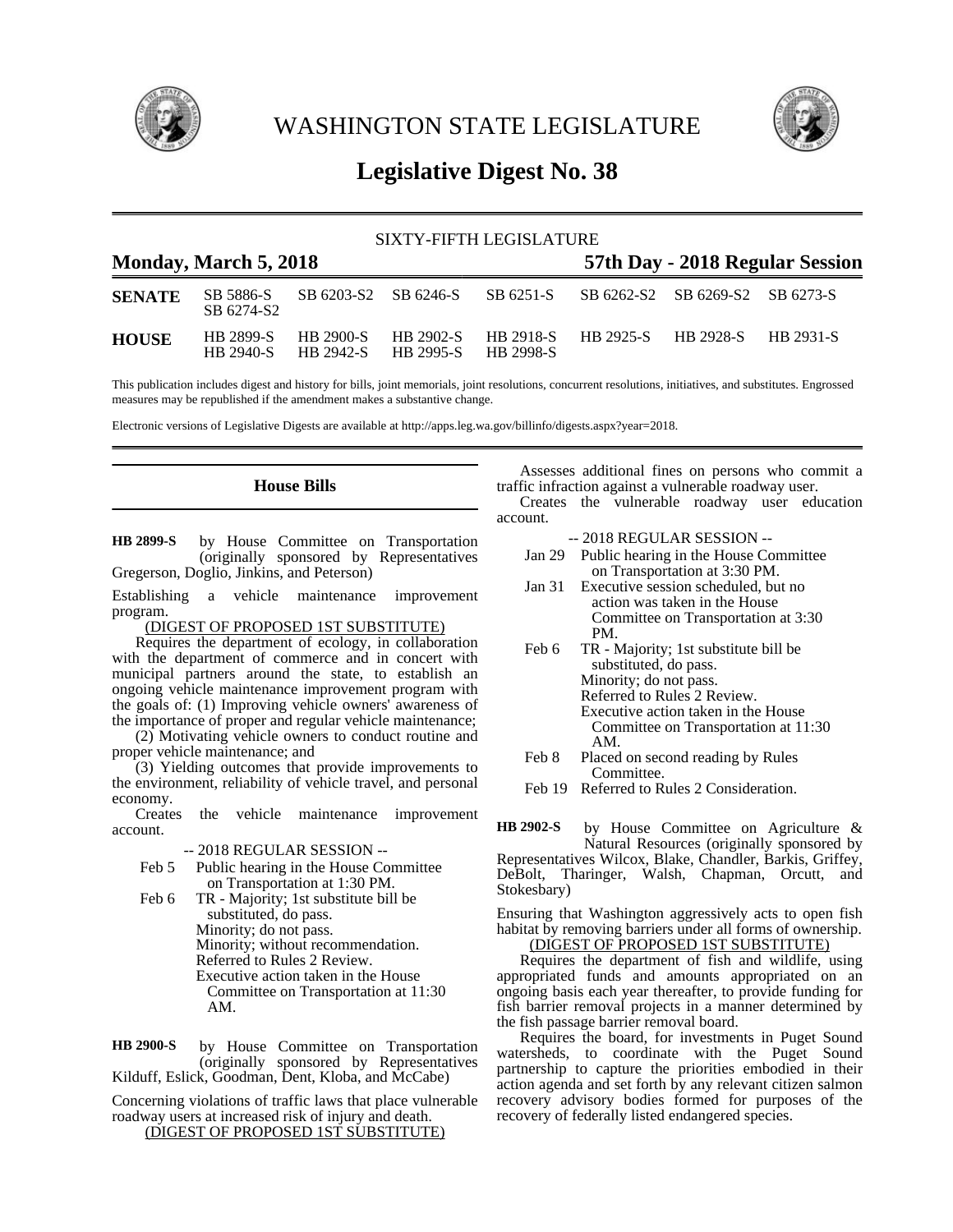Makes an appropriation from the state general fund to the department of fish and wildlife for fish passage barrier removal projects.

Creates the fish passage barrier removal account.

- -- 2018 REGULAR SESSION --
- Jan 25 Public hearing in the House Committee on Agriculture & Natural Resources at 1:30 PM.
- Feb 1 AGNR Majority; 1st substitute bill be substituted, do pass. Minority; do not pass. Executive action taken in the House Committee on Agriculture & Natural Resources at 1:30 PM.
- Feb 2 Referred to Appropriations.

by House Committee on Community Development, Housing & Tribal Affairs (originally sponsored by Representatives Orcutt, Johnson, Appleton, and Steele) **HB 2918-S**

Providing rental assistance to mobile home park tenants. (DIGEST OF PROPOSED 1ST SUBSTITUTE)

Creates a mobile home/manufactured housing rental assistance program to assist low-income tenants of mobile homes or manufactured housing to maintain an affordable level of rental payments for a mobile home lot.

Authorizes a tenant to apply to the department of commerce to receive monetary rental assistance.

Authorizes the department to give an eligible tenant monetary rental assistance, on a monthly basis, to assist in the payment of rent.

Changes the name of "the office of mobile/ manufactured home relocation assistance" to "the office of mobile/manufactured home relocation and rental assistance," and requires the office to administer the rental assistance program, including verifying the initial and continued eligibility of tenants for monetary rental assistance.

Makes an appropriation from the general fund to the department of commerce for purposes of this act.

Provides that this act is null and void if appropriations are not approved.

-- 2018 REGULAR SESSION --

- Jan 30 Public hearing in the House Committee on Community Development and Housing & Tribal Affairs at 10:00 AM.
- Feb 1 CDHT Majority; 1st substitute bill be substituted, do pass. Executive action taken in the House Committee on Community Development and Housing & Tribal Affairs at 1:30 PM.
- Feb 2 Referred to Appropriations.

by House Committee on Transportation (originally sponsored by Representatives Fey, Buys, and Ortiz-Self) **HB 2925-S**

Addressing the disposal of recreational vehicles abandoned on public property.

(DIGEST OF PROPOSED 1ST SUBSTITUTE)

Authorizes a registered tow truck operator to transport an abandoned recreational vehicle without being licensed as a hulk hauler.

Requires the department of licensing, before accepting an application for a registration for a recreational vehicle, to collect a six-dollar abandoned recreational disposal fee from the applicant in addition to other fees and taxes.

Allows registered tow truck operators, vehicle wreckers, or scrap processors, to apply to the department of licensing for financial aid for the transport, storage, dismantling, and disposal of abandoned recreational vehicles from public property.

Authorizes a solid waste disposal site that is compliant with all applicable regulations to wreck a nonmotorized abandoned recreational vehicle.

Creates the abandoned recreational vehicle disposal account.

- -- 2018 REGULAR SESSION --
- Feb 5 Public hearing in the House Committee on Transportation at 1:30 PM.
- Feb 6 TR Majority; 1st substitute bill be substituted, do pass. Referred to Rules 2 Review. Executive action taken in the House Committee on Transportation at 11:30 AM.
- Feb 12 Placed on second reading by Rules Committee.

Feb 19 Referred to Rules 2 Consideration.

by House Committee on Finance (originally sponsored by Representative Lytton) **HB 2928-S**

Reauthorizing the business and occupation tax deduction for cooperative finance organizations.

(DIGEST OF PROPOSED 1ST SUBSTITUTE)

Provides a business and occupation tax deduction on amounts received by a cooperative finance organization where the amounts are derived from loans to rural electric cooperatives or other nonprofit or governmental providers of utility services.

Expires January 1, 2029.

-- 2018 REGULAR SESSION --

- Feb 2 FIN Majority; 1st substitute bill be substituted, do pass. Referred to Rules 2 Review. Executive action taken in the House Committee on Finance at 10:00 AM.
- Feb 8 Placed on second reading by Rules Committee.
- Feb 13 1st substitute bill substituted. Rules suspended. Placed on Third Reading. Third reading, passed; yeas, 98; nays, 0; absent, 0; excused, 0. -- IN THE SENATE --
- Feb 15 First reading, referred to Ways & Means.

by House Committee on Technology & Economic Development (originally sponsored by Representatives Doglio, Fey, Tarleton, Jinkins, and Slatter) **HB 2931-S**

#### Increasing energy efficiency.

(DIGEST OF PROPOSED 1ST SUBSTITUTE)

Finds that many jurisdictions have ambitious climate targets that are in line with or exceed the state's own climate reduction goals, however, they are prevented from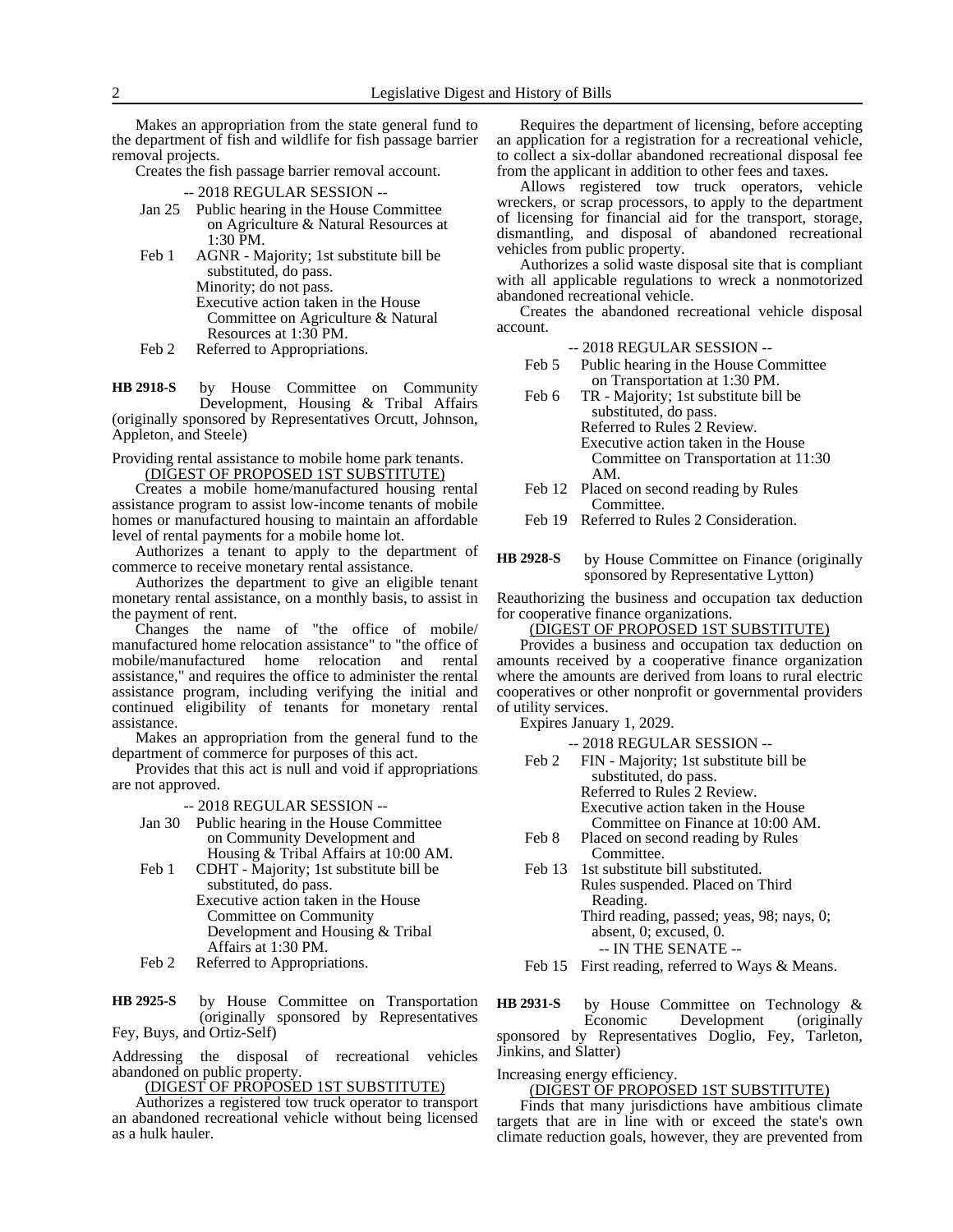adopting stricter residential energy codes than the state energy code.

Requires the state energy code for residential structures, beginning with the 2018 edition, to provide the following options to cities, towns, and counties: (1) A lower efficiency option that conforms to certain requirements;

(2) An intermediate efficiency option that results in dwelling units that use ten percent less energy annually than those built in accordance with the lower efficiency option; and

(3) A high efficiency option that results in dwelling units that use twenty percent less energy annually than those built in accordance with the lower efficiency option.

#### -- 2018 REGULAR SESSION --

- Jan 30 Public hearing in the House Committee on Technology & Economic Development at 10:00 AM.
- Jan 31 Executive action scheduled, but the motion to report the bill out of the House Committee on Technology & Economic Development at 8:00 AM failed.
- Feb 1 TED Majority; 1st substitute bill be substituted, do pass. Minority; do not pass. Executive action taken in the House Committee on Technology & Economic Development at 1:30 PM. Feb 2 Referred to Rules 2 Review.
- 
- Feb 12 Placed on second reading by Rules **Committee.**
- Feb 19 Referred to Rules 2 Consideration.
- by House Committee on Finance (originally sponsored by Representatives Lytton, **HB 2940-S**

Chapman, Frame, Tarleton, Tharinger, Ormsby, Pollet, and Macri)

Making the business and occupation tax more progressive. (DIGEST OF PROPOSED 1ST SUBSTITUTE)

Establishes the small business tax fairness act.

Finds that the state's small businesses are taxed at the same rate as high profit corporations without benefiting from the special tax preferences that many large corporations enjoy.

Declares an intent to: (1) Make the state's business tax system more fair for small businesses by reforming the current business and occupation tax or eventually implementing a new, more equitable business activities tax; and

(2) Take the necessary steps to evaluate the continuing need for business and occupation tax preferences.

Creates a taskforce on business and occupation tax fairness to: (1) Review existing business and occupation tax preferences to determine if any are no longer needed as a result of the enactment of this act;

(2) Make decisions by a simple majority of the task force; and

(3) Provide a report to the appropriate legislative fiscal committees.

- -- 2018 REGULAR SESSION --
- Jan 30 Public hearing in the House Committee on Finance at 3:30 PM.

Feb 5 FIN - Majority; 1st substitute bill be substituted, do pass. Minority; do not pass. Executive action taken in the House Committee on Finance at 8:00 AM. Feb 6 Referred to Appropriations.

by House Committee on Environment (originally sponsored by Representatives Walsh, Taylor, Van Werven, and Shea) **HB 2942-S**

Requiring planning for the availability of mineral resources.

## (DIGEST OF PROPOSED 1ST SUBSTITUTE)

Requires each county and city to, in order to protect mineral resource lands from incompatible uses and maintain the long-term commercial viability of mineral resource extraction, designate as mineral resource lands all lands without residential development that have longterm significance for the extraction of minerals.

-- 2018 REGULAR SESSION --

- Jan 30 Public hearing in the House Committee on Environment at 1:30 PM.
- Feb 1 ENVI Majority; 1st substitute bill be substituted, do pass. Executive action taken in the House Committee on Environment at 8:00 AM.
- Feb 2 Referred to Rules 2 Review.

by House Committee on Finance (originally sponsored by Representatives Tarleton, Doglio, and Pollet) **HB 2995-S**

Concerning Washington's clean, affordable, and reliable energy future.

(DIGEST OF PROPOSED 1ST SUBSTITUTE)

Modifies energy independence act provisions.

Finds and declares that: (1) Washington is the nation's leading producer of electricity from hydroelectric sources;

(2) Washington should continue its leadership in conservation, renewable energy, and climate change mitigation by increasing energy efficiency across the state and encouraging investment in the state's clean energy future; and

(3) Washington can promote energy independence, create high-quality jobs in the clean technology sector, maintain stable and affordable electric rates for customers, and protect clean air and water.

Provides a sales and use tax exemption on certain expenditures with regard to eligible renewable energy investment projects.

Provides a public utility tax credit on certain clean energy investment expenditures.

Requires the department of commerce and the utilities and transportation commission to jointly convene a clean energy transition work group.

Provides a July 1, 2019, expiration date for the work group.

-- 2018 REGULAR SESSION --

Feb 24 Public hearing, executive session scheduled, but no action was taken in the House Committee on Finance at 8:00 AM.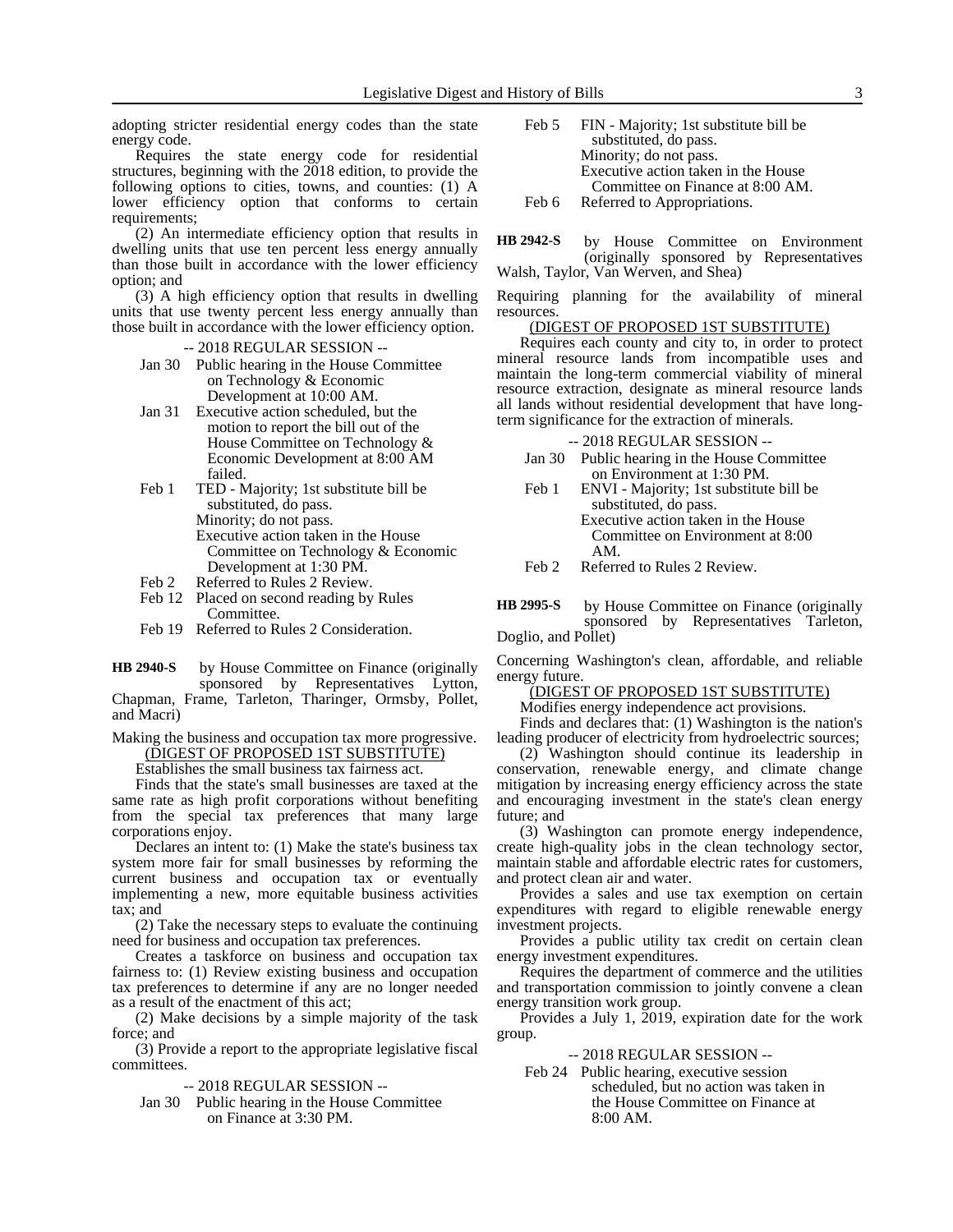Feb 26 FIN - Majority; 1st substitute bill be substituted, do pass. Minority; do not pass. Referred to Appropriations. Executive action taken in the House Committee on Finance at 8:00 AM. Feb 27 Committee relieved of further consideration.

Referred to Rules 2 Review.

- Feb 28 Rules Committee relieved of further consideration. Placed on second reading.
- by House Committee on Finance (originally sponsored by Representatives Robinson, Cody, Jinkins, Tharinger, and Ormsby) **HB 2998-S**

Providing a business and occupation tax exemption for accountable communities of health.

(DIGEST OF PROPOSED 1ST SUBSTITUTE)

Provides a business and occupation tax deduction, on amounts received on or after the effective date of this act, by an accountable community of health or a hospital that is owned by a municipal corporation or political subdivision.

-- 2018 REGULAR SESSION --

- Feb 24 Public hearing, executive session scheduled, but no action was taken in the House Committee on Finance at 8:00 AM.
- Feb 26 FIN Majority; 1st substitute bill be substituted, do pass. Referred to Rules 2 Review. Executive action taken in the House Committee on Finance at 8:00 AM.
- Feb 28 Rules Committee relieved of further consideration. Placed on second reading.
- Mar 1 1st substitute bill substituted. Rules suspended. Placed on Third Reading. Third reading, passed; yeas, 85; nays, 12;
	- absent, 1; excused, 0. -- IN THE SENATE --
- Mar 2 First reading, referred to Ways & Means.

#### **Senate Bills**

by Senate Committee on Ways & Means (originally sponsored by Senator Ranker) **SB 5886-S**

Creating the orca protection act.

(DIGEST OF PROPOSED 1ST SUBSTITUTE)

Establishes the orca protection act.

Requires the department of fish and wildlife to: (1) In order to facilitate the enforcement of RCW 77.15.740, provide extra protection to newborn calves, and protect critical feeding areas, conduct patrols during the twentytwo most active weeks for southern resident killer whale viewing activity each year and prioritize Wednesday through Monday patrols when the activity is most active;

(2) In the event that orca whales are not present, place emphasis on patrols that protect living marine resources in northern Puget Sound;

(3) Coordinate with appropriate federal, tribal, county, and nongovernmental partners to identify research and management actions undertaken that relate to impacts from human-generated marine noise; and

(4) Identify relevant research findings and management actions undertaken and identify options and recommendations on potential actions the state can take.

Includes as a natural resource infraction, when a person causes: (1) An aircraft or remotely controlled aerial vehicle to approach within two hundred yards of a southern resident orca whale; or

(2) A vessel to exceed a speed over ground of seven knots within four hundred yards of a southern resident orca whale.

Requires the Salish Sea institute at Western Washington University to: (1) Convene a meeting to improve the coordination of recovery strategies for southern resident killer whales between Washington and British Columbia; and

(2) Establish timelines for recovery actions.

Increases the endangered wildlife special license plate fees and requires at least five dollars for each initial or renewal plate to be used for orca-related activities.

- -- 2018 REGULAR SESSION --
- Feb 22 WM Majority; 1st substitute bill be substituted, do pass. Minority; do not pass. Minority; without recommendation. Public hearing and executive action taken in the Senate Committee on Ways & Means at 3:30 PM. Feb 23 Passed to Rules Committee for second reading.
- Feb 28 Placed on second reading by Rules Committee.

by Senate Committee on Ways & Means (originally sponsored by Senators Carlyle, Ranker, Palumbo, Nelson, Pedersen, Frockt, Billig, Rolfes, McCoy, Keiser, Wellman, Liias, Hunt, Chase, Saldaña, and Kuderer; by request of Governor Inslee) **SB 6203-S2**

Reducing carbon pollution by investing in rural economic development and a clean energy economy.

(DIGEST OF PROPOSED 2ND SUBSTITUTE)

Imposes a carbon pollution tax on: (1) The sale or use within this state of fossil fuels, except fossil fuels used to generate electricity in the state; or

(2) The generation within or import for consumption to this state of electricity generated through the combustion of fossil fuels.

Requires the department of commerce to convene a stakeholder work group to examine the integration of carbon pricing in electricity markets within the state and transactions with markets outside the state.

Creates the joint committee on climate programs oversight and requires the committee to be responsible for ongoing review of the implementation of the carbon pollution tax and funding from the revenue of that tax.

Creates the community climate advisory board within the executive office of the governor to oversee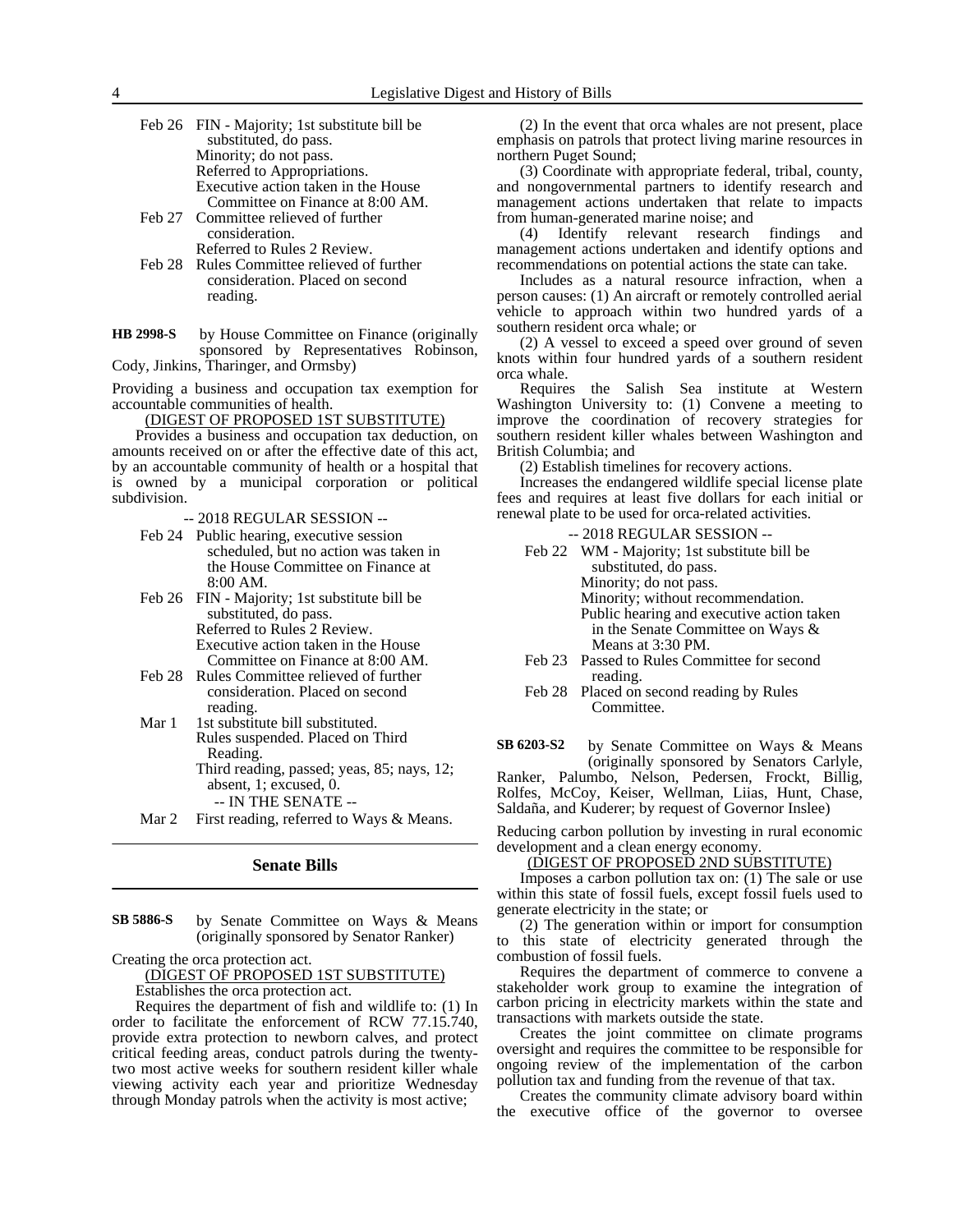implementation of this act toward reducing pollution and facilitating the transition to a clean energy economy.

Creates an economic and environmental justice oversight panel as a subcommittee of the advisory board.

Prohibits a state agency from adopting or enforcing a statewide program that sets a greenhouse gas emissions cap or charge.

Requires the utilities and transportation commission and the department of commerce to create a technical standards committee and a technical advisory committee, as appropriate, to advise certain parties on utility reinvestment of certain credited money.

Establishes clean energy investment programs and plans.

Creates the carbon pollution reduction account, the energy transformation account, the clean transportation account, the transition assistance account, the water and natural resources resilience account, and the rural economic development account.

Makes an appropriation from the rural economic development account to the department of commerce for providing local governments, communities, public and private entities, federally recognized tribes, and consumerowned and investor-owned energy utilities to develop strategies and plans for deployment of broadband infrastructure and access to broadband services to unserved and underserved areas of the state.

-- 2018 REGULAR SESSION --

- Jan 16 Public hearing in the Senate Committee on Energy and Environment & Technology at 10:00 AM.
- Feb 1 Executive action taken in the Senate Committee on Energy and Environment & Technology at 6:00 PM.
- Feb 15 Public hearing in the Senate Committee on Ways & Means at 3:30 PM.
- Feb 22 WM Majority; 2nd substitute bill be substituted, do pass. Minority; do not pass. Minority; without recommendation. Executive action taken in the Senate Committee on Ways & Means at 3:30 PM.
- Feb 23 Passed to Rules Committee for second reading.
- Feb 28 Placed on second reading by Rules **Committee.**
- Mar 2 Senate Rules "X" file.

by Senate Committee on State Government, Tribal Relations & Elections (originally **SB 6246-S**

sponsored by Senators Mullet, Palumbo, Carlyle, Fain, Frockt, Dhingra, Pedersen, Wellman, Kuderer, Keiser, Billig, McCoy, Takko, Rolfes, Cleveland, Liias, Hunt, Conway, Van De Wege, and Miloscia)

Providing for approval of school district bonds by fiftyfive percent of the voters voting.

<u>(DIGEST OF PROPOSEĎ 1ST SUBSTIT</u>UTE)

Provides for approval by fifty-five percent of voters voting to authorize school district bonds.

Takes effect if the proposed amendment to Article VII, section 2 of the state Constitution, providing for approval by fifty-five percent of voters voting to authorize school district bonds, is approved by the voters at the next general election.

-- 2018 REGULAR SESSION --

- Jan 24 Public hearing in the Senate Committee on State Government and Tribal Relations & Elections at 8:00 AM.
- Jan 26 Executive session scheduled, but no action was taken in the Senate Committee on State Government, Tribal Relations & Elections at 8:00 AM.
- Feb 2 SGTE Majority; 1st substitute bill be substituted, do pass. And refer to Ways & Means. Minority; without recommendation. Referred to Ways & Means. Executive action taken in the Senate Committee on State Government and Tribal Relations & Elections at 8:00 AM.
- Feb 5 Public hearing in the Senate Committee on Ways & Means at 10:00 AM.
- Feb 6 WM Majority; do pass 1st substitute bill proposed by State Government, Tribal Relations & Elections. Minority; do not pass. Minority; without recommendation. Passed to Rules Committee for second
	- reading. Executive action taken in the Senate Committee on Ways & Means at 10:00 AM.
- Feb 22 Senate Rules "X" file.

by Senate Committee on Ways & Means (originally sponsored by Senators Dhingra, Kuderer, Rolfes, Nelson, Palumbo, Wellman, Mullet, **SB 6251-S**

Chase, Keiser, Saldaña, and Conway) Concerning property tax exemptions for service-connected

disabled veterans and senior citizens.

(DIGEST OF PROPOSED 1ST SUBSTITUTE)

Establishes a mechanism for adjusting income thresholds into the future to provide tax relief to senior citizens, persons with disabilities, and veterans.

Requires the department of revenue to: (1) Beginning January 1, 2021, and every fifth year thereafter, publish updated income thresholds;

(2) Round the adjusted thresholds to the nearest one dollar; and

(3) Adjust income thresholds for each county to reflect the most recent year available of estimated county median household income, including preliminary estimates or projections, as published by the office of financial management.

-- 2018 REGULAR SESSION --

- Jan 25 Public hearing in the Senate Committee on Ways & Means at 3:30 PM.
- Feb 6 WM Majority; 1st substitute bill be substituted, do pass.

Passed to Rules Committee for second reading.

Executive action taken in the Senate Committee on Ways & Means at 10:00 AM.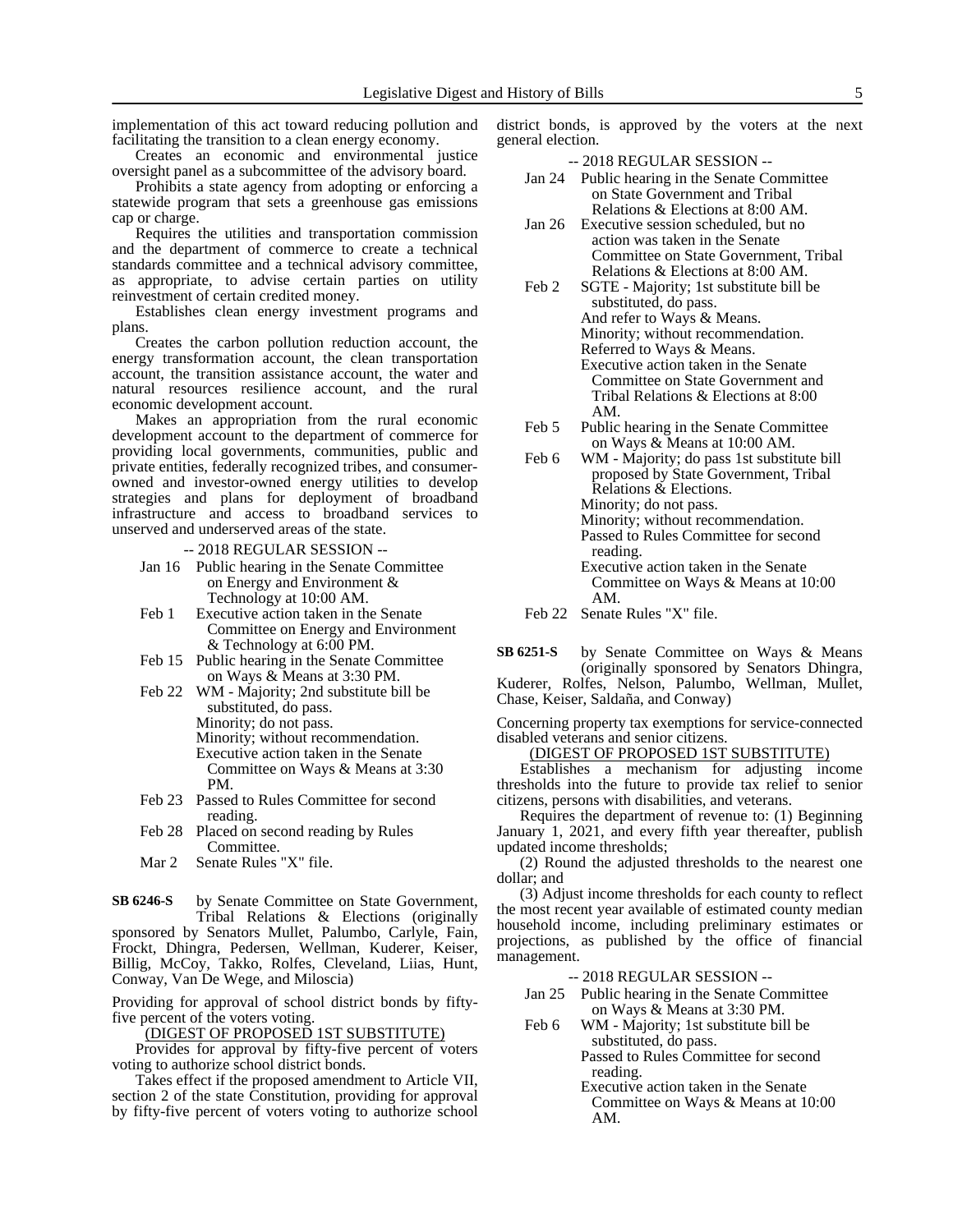- Feb 8 Placed on second reading by Rules Committee.
- Feb 12 1st substitute bill substituted. Rules suspended. Placed on Third Reading. 1st substitute bill substituted. Rules suspended. Placed on Third

Reading. Third reading, passed; yeas, 47; nays, 0; absent, 0; excused, 2. -- IN THE HOUSE --

Feb 14 First reading, referred to Finance (Not Officially read and referred until adoption of Introduction report).

Feb 22 Public hearing, executive session scheduled, but no action was taken in the House Committee on Finance at 3:30 PM.

- Feb 26 FIN Majority; do pass. Minority; do not pass. Minority; without recommendation. Referred to Rules 2 Review. Executive action taken in the House Committee on Finance at 8:00 AM.
- Mar 1 Rules Committee relieved of further consideration. Placed on second reading.

by Senate Committee on Ways & Means (originally sponsored by Senators Ranker, Palumbo, Darneille, Liias, Kuderer, Hasegawa, Hunt, Keiser, and Saldaña) **SB 6262-S2**

Establishing pilot programs to plan for the needs of certain college students experiencing homelessness.

### (DIGEST OF PROPOSED 2ND SUBSTITUTE)

Requires the state board for community and technical colleges to establish a pilot program for college districts to plan, and requires the student achievement council to establish a pilot program for four-year institutions of higher education to plan, for the unique needs and challenges of students experiencing homelessness.

Requires each college district and each institution of higher education, as part of the pilot program, to: (1) Develop a capital project plan to renovate or rehabilitate an existing building, campus building, or facility, as appropriate, to provide at least the following accommodations: Laundry facilities, storage units, showers, and lockers; and

(2) Give the capital project an enhanced score as compared to other capital projects submitted by the college district or institution.

Provides a January 1, 2024, expiration date for the pilot programs.

-- 2018 REGULAR SESSION --

- Jan 18 Public hearing in the Senate Committee on Higher Education & Workforce Development at 8:00 AM.
- Jan 23 Executive action taken in the Senate Committee on Higher Education & Workforce Development at 8:00 AM.
- Feb 5 Public hearing in the Senate Committee on Ways & Means at 10:00 AM.
- Feb 6 WM Majority; 2nd substitute bill be substituted, do pass.

Minority; do not pass. Minority; without recommendation.

Passed to Rules Committee for second reading.

Executive action taken in the Senate Committee on Ways & Means at 10:00 AM.

Feb 22 Senate Rules "X" file.

by Senate Committee on Ways & Means (originally sponsored by Senators Ranker, **SB 6269-S2**

Rolfes, Carlyle, Darneille, Hasegawa, Pedersen, Conway, Keiser, Hunt, Frockt, Kuderer, Chase, Liias, and Saldaña; by request of Department of Ecology)

Strengthening oil transportation safety.

(DIGEST OF PROPOSED 2ND SUBSTITUTE) Addresses oil transportation safety.

Finds that the department of ecology's oil spill program faces a critical funding gap due to the lack of adequate revenue to fully fund the prevention and preparedness services required by state law, including the 2015 oil transportation safety act.

Declares an intent to: (1) Provide adequate revenue to fully fund prevention and preparedness services required by state law;

(2) Direct the department of ecology to specifically address the risks of oils submerging and sinking; and

(3) More extensively coordinate with our Canadian partners in order to protect the state's economy and its shared resources.

Requires the department of ecology to: (1) Establish the Salish Sea shared waters forum to address common issues in the cross-boundary waterways between Washington state and British Columbia such as: Enhancing efforts to reduce oil spill risk, addressing navigational safety, and promoting data sharing; and

(2) In consultation with the Puget Sound partnership and the pilotage commission, complete a report of vessel traffic and vessel traffic safety within the Strait of Juan de Fuca, Puget Sound area that includes the San Juan archipelago, its connected waterways, Haro Strait, Boundary Pass, Rosario Strait, and the waters south of Admiralty Inlet.

## -- 2018 REGULAR SESSION --

- Jan 25 Public hearing in the Senate Committee on Energy and Environment & Technology at 10:00 AM.
- Jan 31 Executive action taken in the Senate Committee on Energy and Environment & Technology at 8:00 AM.
- Feb 15 Public hearing, executive session scheduled, but no action was taken in the Senate Committee on Ways & Means at 3:30 PM.
- Feb 19 Executive action taken in the Senate Committee on Ways & Means at 3:30 PM.
- Feb 21 WM Majority; 2nd substitute bill be substituted, do pass. Minority; do not pass. Minority; without recommendation.
- Feb 22 Passed to Rules Committee for second reading.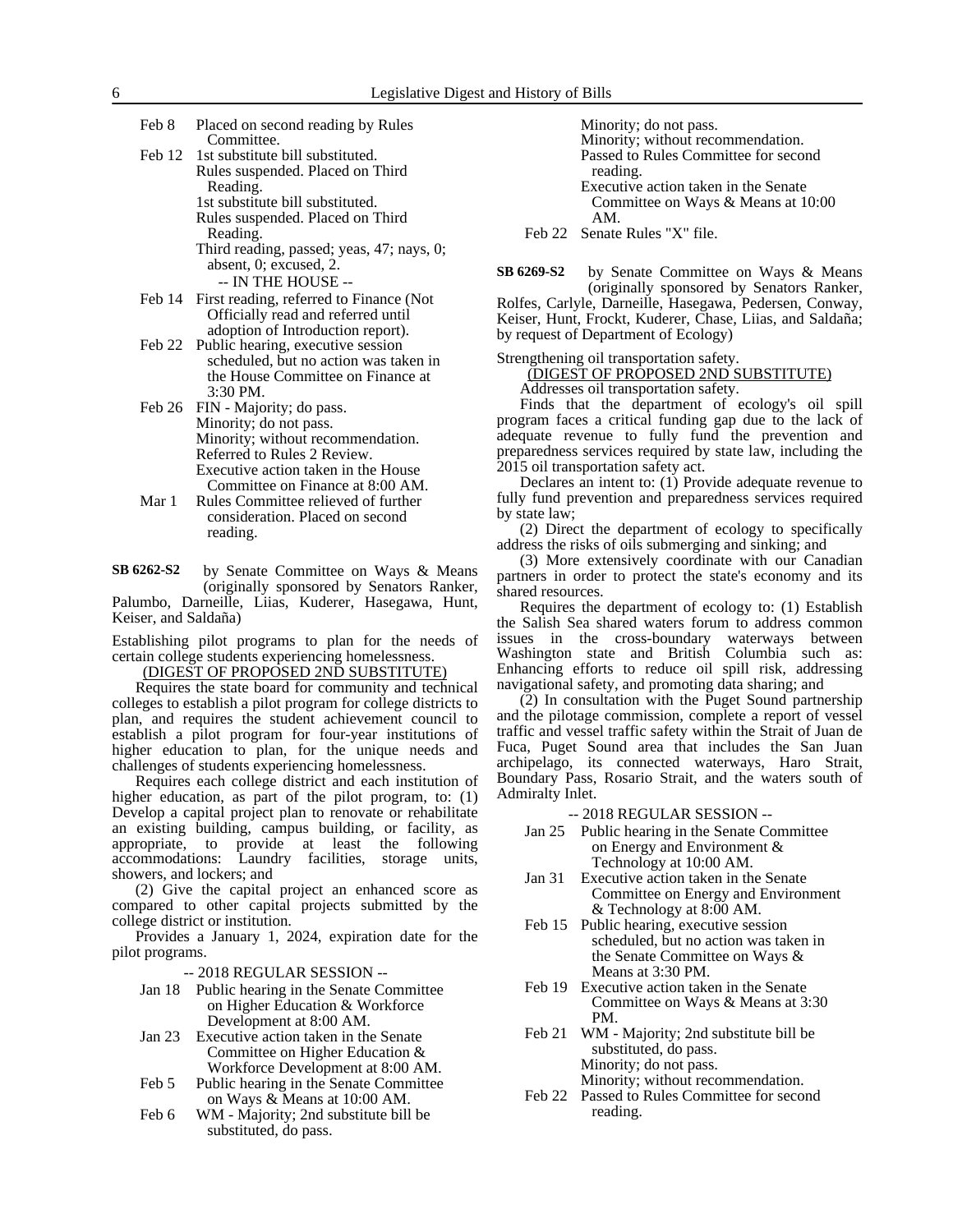Feb 28 Placed on second reading by Rules Committee.

by Senate Committee on Health & Long Term Care (originally sponsored by Senators Cleveland, Rivers, Fain, Mullet, Palumbo, and Saldaña) **SB 6273-S**

Delineating charity care and notice requirements without restricting charity care.

(DIGEST OF PROPOSED 1ST SUBSTITUTE)

Revises health data and charity care provisions regarding third-party coverage; posting and displaying notice of charity care availability; requirements of hospital billing statements and written communications; and training programs on a hospital's charity care policies and the use of interpreter services.

-- 2018 REGULAR SESSION --

- Jan 29 Public hearing in the Senate Committee on Health & Long Term Care at 10:00 AM.
- Feb 1 HLTC Majority; 1st substitute bill be substituted, do pass. Minority; without recommendation. Executive action taken in the Senate Committee on Health & Long Term Care at 10:00 AM.
- Feb 2 Passed to Rules Committee for second reading.
- Feb 8 Placed on second reading by Rules Committee.
- Feb 12 1st substitute bill substituted. Rules suspended. Placed on Third Reading.

Third reading, passed; yeas, 47; nays, 0; absent, 0; excused, 2. -- IN THE HOUSE --

- Feb 14 First reading, referred to Health Care & Wellness (Not Officially read and referred until adoption of Introduction report).
- Feb 23 HCW Majority; do pass with amendment(s). Referred to Rules 2 Review. Public hearing and executive action taken in the House Committee on Health Care & Wellness at 8:00 AM.
- Feb 26 Rules Committee relieved of further consideration. Placed on second reading.
- Feb 28 Committee amendment(s) adopted with no other amendments. Rules suspended. Placed on Third Reading. Third reading, passed; yeas, 98; nays, 0;
	- absent, 0; excused, 0.

by Senate Committee on Ways & Means (originally sponsored by Senators Ranker, Palumbo, Keiser, Wellman, Darneille, Liias, Kuderer, Hasegawa, Hunt, and Saldaña) **SB 6274-S2**

Helping former foster youth and youth experiencing homelessness access and complete college and registered apprenticeships.

(DIGEST OF PROPOSED 2ND SUBSTITUTE)

Establishes the passport to careers act.

Creates the passport to careers program to: (1) Encourage foster youth and unaccompanied youth experiencing homelessness to complete higher education or a registered apprenticeship or preapprenticeship program;

(2) Improve high school graduation outcomes of the youth through coordinated P-20 and child welfare outreach, intervention, and planning; and

(3) Improve postsecondary outcomes by providing the youth with planning, information, support, and direct financial resources.

Creates a passport to apprenticeship opportunities program and requires the program to: (1) Identify students and applicants who are eligible for services through coordination of certain agencies; and

(2) Provide financial assistance through nongovernmental entities that does not exceed the individual's financial need.

Requires the office of student financial assistance to: (1) Implement the passport to careers with two programmatic pathways: (a) The passport to college promise program; and (b) the passport to apprenticeship opportunities program;

provide certain services to disadvantaged populations seeking to complete apprenticeships and preapprenticeships; and

(3) Contract with at least one nongovernmental entity to provide services to support effective program implementation, resulting in increased postsecondary completion rates for passport scholars.

Repeals the June 30, 2022, expiration of the passport to college promise program.

Requires the departments of social and health services and children, youth, and families, with input from the superintendent of public instruction to devise and implement procedures for: (1) Identifying students and applicants eligible for services; and

(2) Sharing that information with the office of student financial assistance, institutions of higher education, and certain nongovernmental entities.

-- 2018 REGULAR SESSION --

- Jan 18 Public hearing in the Senate Committee on Higher Education & Workforce Development at 8:00 AM.
- Jan 23 Executive action taken in the Senate Committee on Higher Education & Workforce Development at 8:00 AM.
- Feb 1 Public hearing in the Senate Committee on Ways & Means at 3:30 PM.
- Feb 6 WM Majority; 2nd substitute bill be substituted, do pass. Minority; do not pass. Minority; without recommendation. Passed to Rules Committee for second reading.
	- Executive action taken in the Senate Committee on Ways & Means at 10:00 AM.
- Feb 10 Placed on second reading by Rules Committee.
- Feb 12 2nd substitute bill substituted. Rules suspended. Placed on Third Reading.